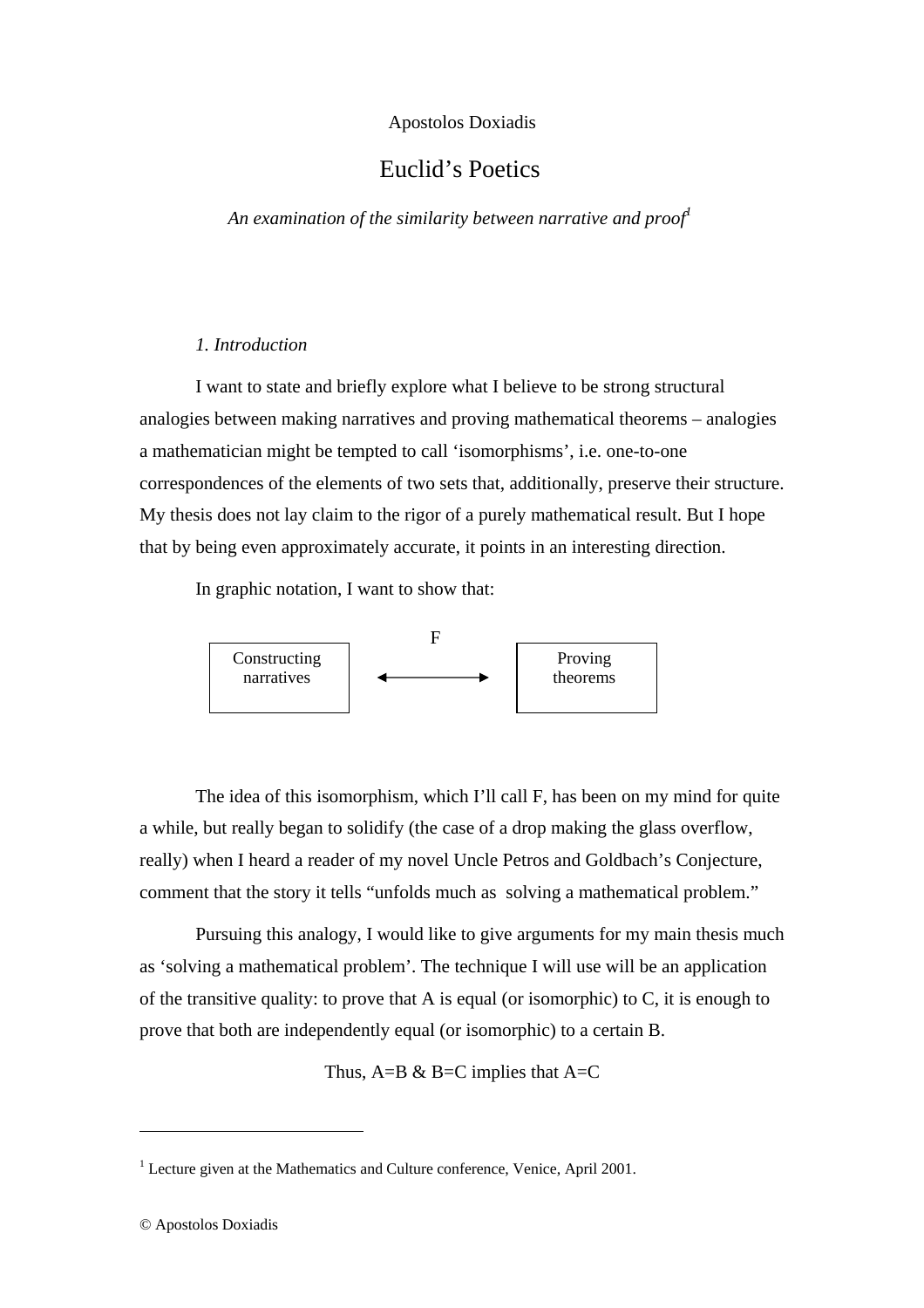This common reference point is in the case of my thesis a spatial analogy, which I believe underlies both narrative and proof.



Thus, I will try and show the structural equivalence, F, between constructing a narrative and proving a theorem by showing how both of these are independently equivalent to a spatial model, the equivalences F1 and F2. The transitive quality then guarantees that  $F = F1 \& F2$ 

#### *2. The underlying spatial metaphor of narrative*

Since Aristotle's *Poetics* there has been an attempt to find universal laws underlying the structure of narrative. Interestingly, the most important insights were achieved in the twentieth century by theorists operating outside the field of literary studies proper. The Russian folklorist Vladimir Propp, in a seminal essay finds that the so-called 'magical folktale' always conforms to a particular structure involving standard 'functions' (his term) that can range over a set of variables, giving different versions of a more or less constant underlying structure. Roughly, this structure is:

- a. The hero lives in a condition of stability.
- b. Something upsets this condition.
- c. The hero embarks on a journey to restore stability.
- d. He faces challenges assisted by a 'magical assistant', who is often an animal.
- e. The final challenge(-s) are successfully faced.
- f. The hero comes to a higher state of stability, because of his actions.

What is important to my thesis is that underlying all these phases there is a journey to (geographical) points of which every phase of the journey can be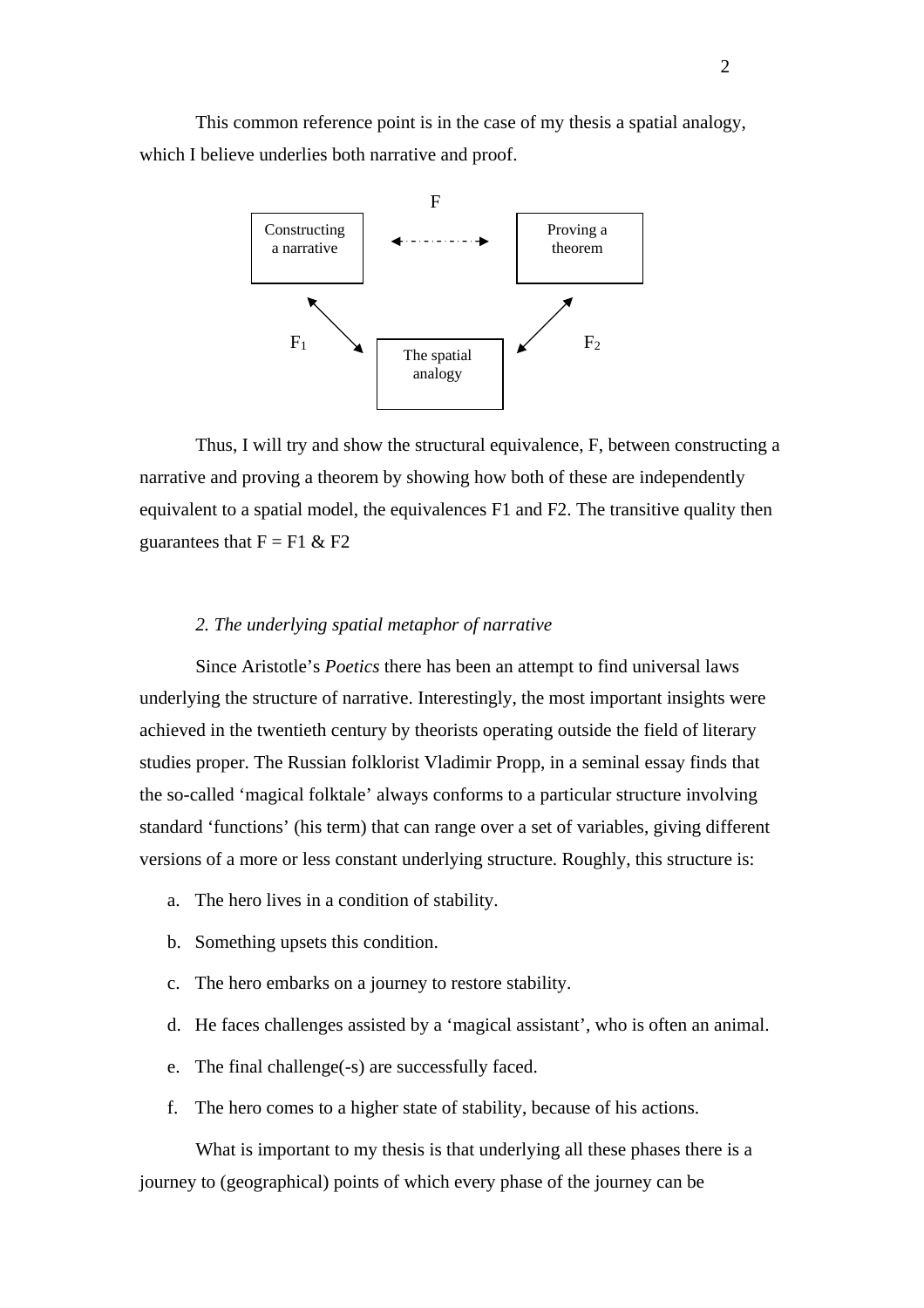associated: crucial encounters, acquisition of information or objects, challenges, fights, magical events, revelations, etc., all can be laid out, as it were, on a map, every step of the hero having a spatial analogue. These are often charged (but don't need to be) with a metaphorical resonance. Thus, advancement of the story is forward movement, decisions are cross-roads, the narrative goal is also a physical destination, etc. and there is of course the full process of coming full circle, from stability, to instability, to stability.

Anthropologists and historians of religion later generalized this kind of narrative structure, speaking of the 'quest of the hero' as the archetypal myth, a thesis presented in Joseph Campbell's famous book, *The hero with a thousand faces*. In more recent years, help has also come from the unlikeliest place: Hollywood. Trying to codify the underlying structure of a film-script, scriptwriting teachers and 'scriptdoctors' (sic!) have resorted to Propp and Campbell, seeing in the pattern of the quest myth almost universal validity, as the sort of *Ur*-story, the primal, archetypal narrative. And although their insights have resulted, largely, in an endless torrent of highly similar and very often vacuous films, their analysis has a lot going for it. By looking at countless stories, whether they be recorded on film, the page, or retold by the human voice, one can see that most of them conform essentially to this pattern: **a hero wants something and embarks on an adventure-laden journey to get it.** This 'something' that the hero wants (be it a person, an idea, a material object, whatever) is the goal of the journey or, speaking spatially, its destination. If we further generalize the definition of the quest myth and replace the '**hero wants something'** with the '**hero wants something** *or* **the author wants something for him/her**', then this encompasses practically all narratives or, to be exact, practically all *simple* or *elementary* narratives, as often a longer narrative, say a novel by Dickens, is made up of a combination of many simpler ones.

Let us look at some famous examples of heroic goals/destinations:

| <b>HERO</b>    | GOAL                 |
|----------------|----------------------|
| <b>Ulysses</b> | Ithaca               |
| Oedipus        | Cure of the plague   |
| Lancelot       | Guinevere, the Grail |
| Hamlet         | To revenge father    |
| Romeo          | Juliet               |
|                |                      |

3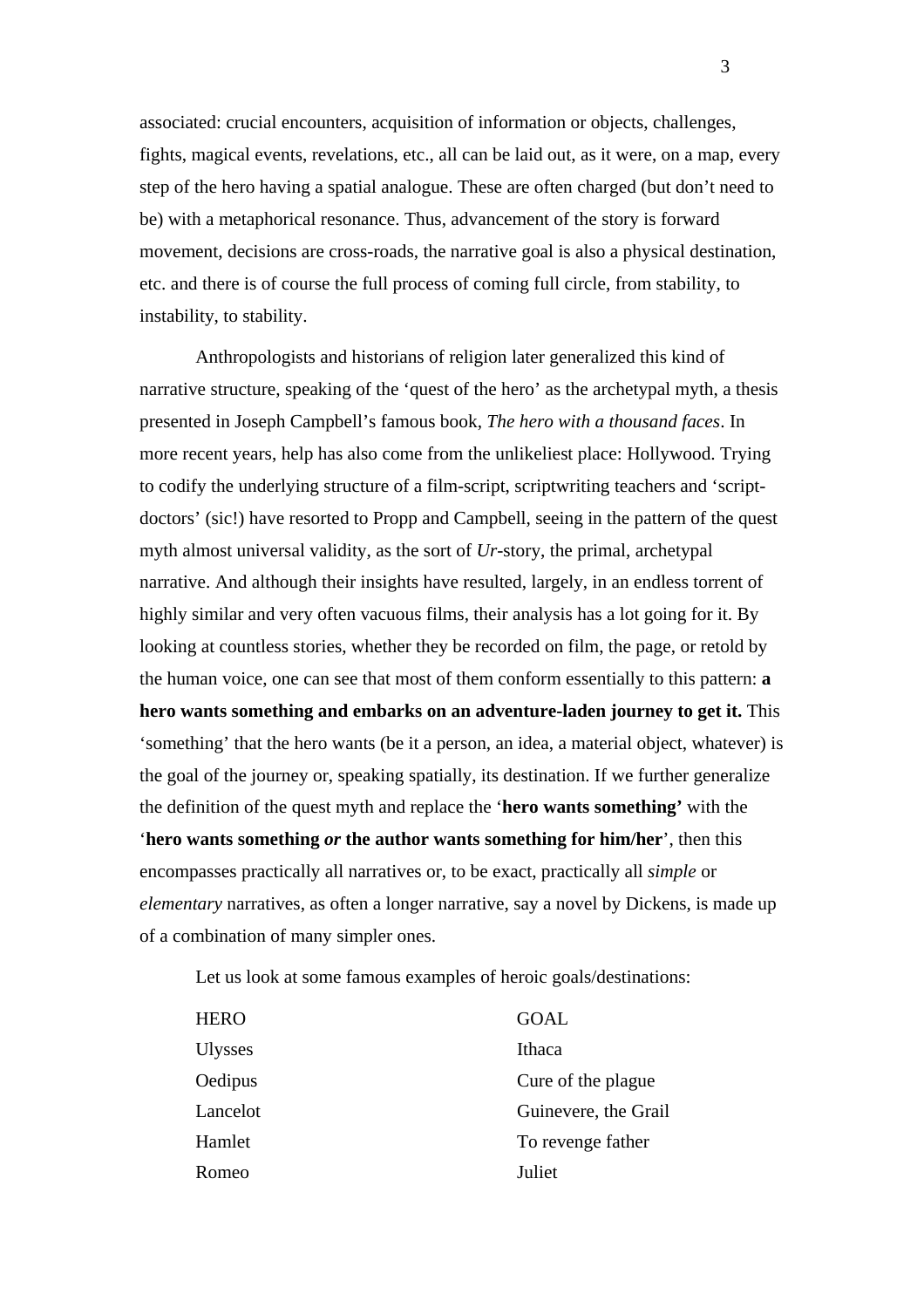| Juliet                      | Romeo         |
|-----------------------------|---------------|
| Jay Gatsby                  | Daisy         |
| The three sisters (Chekhov) | <b>Moscow</b> |
| The old man (Hemingway)     | The fish      |

Now, the hero's journey may be very literal (as, say, in the *Odyssey*) or very metaphorical (as in T. S. Eliot's *Four Quartets*) and is often both at the same time, as for example in the medieval legend of the Grail. But whether metaphorical or literal or both, what's essential to our discussion is, again, that the hero's journey can be *mapped* (interestingly, a geographical as well as mathematical expression) i.e. can be given precise spatial form, even if this 'space' can also be immaterial, as is, say, the world of memory or imagination.

As to the hero reaching the destination, literature has gone a long way beyond the alternatives of the traditional quest myth, a Gilgamesh, Odysseus or Parcifal, and their various versions of a 'happy end'. The reaching of the goal (destination) can take many different forms, as for example<sup>[2](#page-3-0)</sup>:

- 1. The goal is reached and this fulfills the hero's need.
- 2. The goal is reached but the hero finds he is disappointed with it.
- 3. The goal is reached but then the hero realizes a new goal lies ahead and thus embarks on a new journey.
- 4. The goal is reached but this only makes the hero realize the importance of the journey over the goal.
- 5. The goal is only partially reached and the hero realizes and accepts this.
- 6. The goal is only partially reached, the hero realizes and does not accept this.
- **7.** The goal is not reached, and this makes the hero sad.

 $\overline{a}$ 

8. The goal is not reached but that's alright, because the hero has reached a new insight.

<span id="page-3-0"></span> $2^2$  Readers may amuse themselves by finding cases illustrating each case, from literature or the cinema.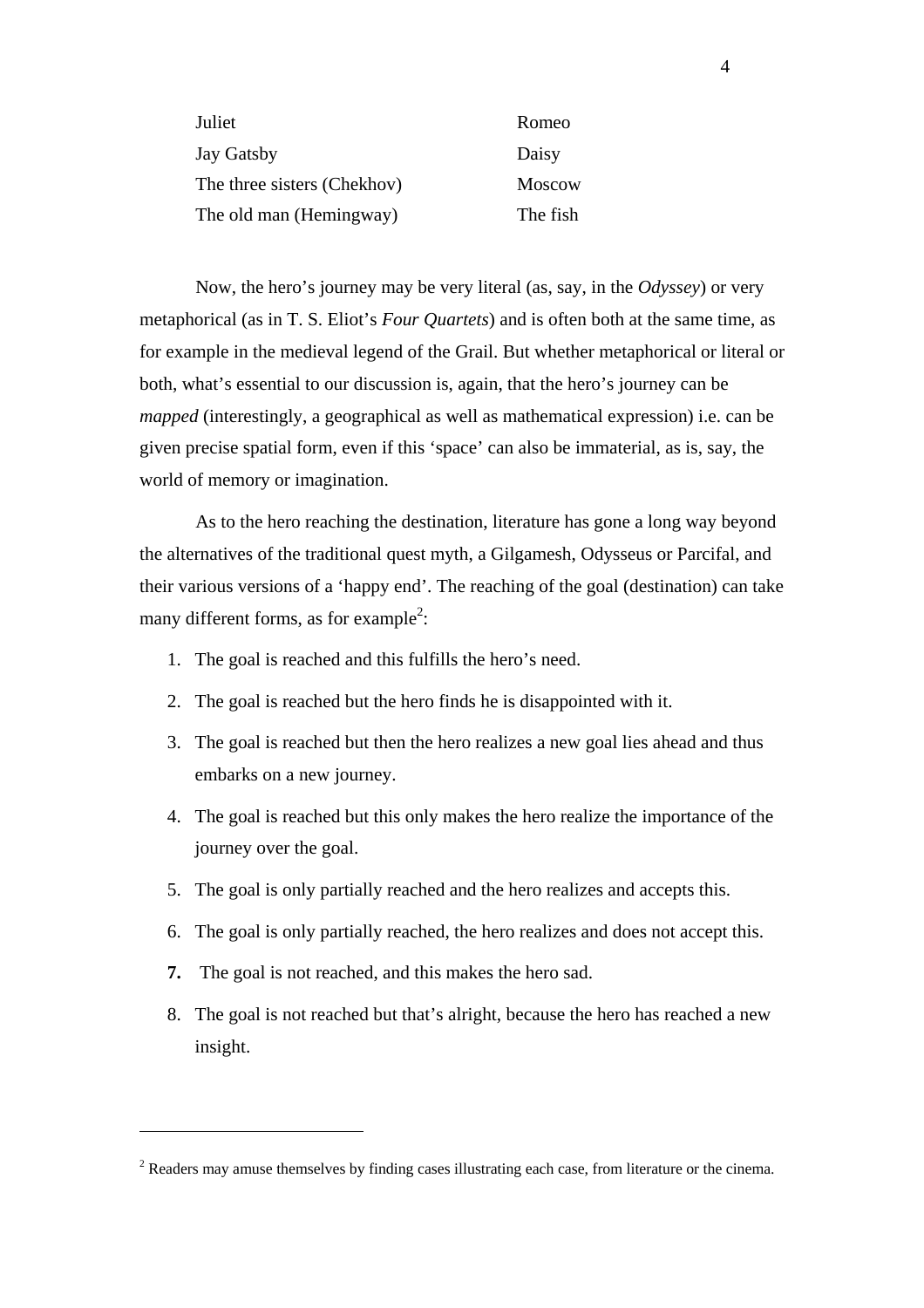And so on. To summarize: **almost all stories have to do with a hero wanting to (or the author wanting the hero to) get something**. This can almost always be translated, structurally, to the wanting to get *somewhere*, by following a certain course, literal or metaphorical. Thus, any narrative can be represented as a journey, with a beginning (B) and an end (E) with various forces (arrows) operating as either 'helpers' (Propp's term) external or internal, or obstacles, influencing the course of the hero's progress. Dotted lines here indicate 'the roads not taken', in T. S. Eliot's famous phrase, i.e. alternative courses the hero did not finally choose.



This more or less settles the first part of our argument, i.e. that there exists an isomorphism, which we called  $F_1$ , between narrative and a spatial model.

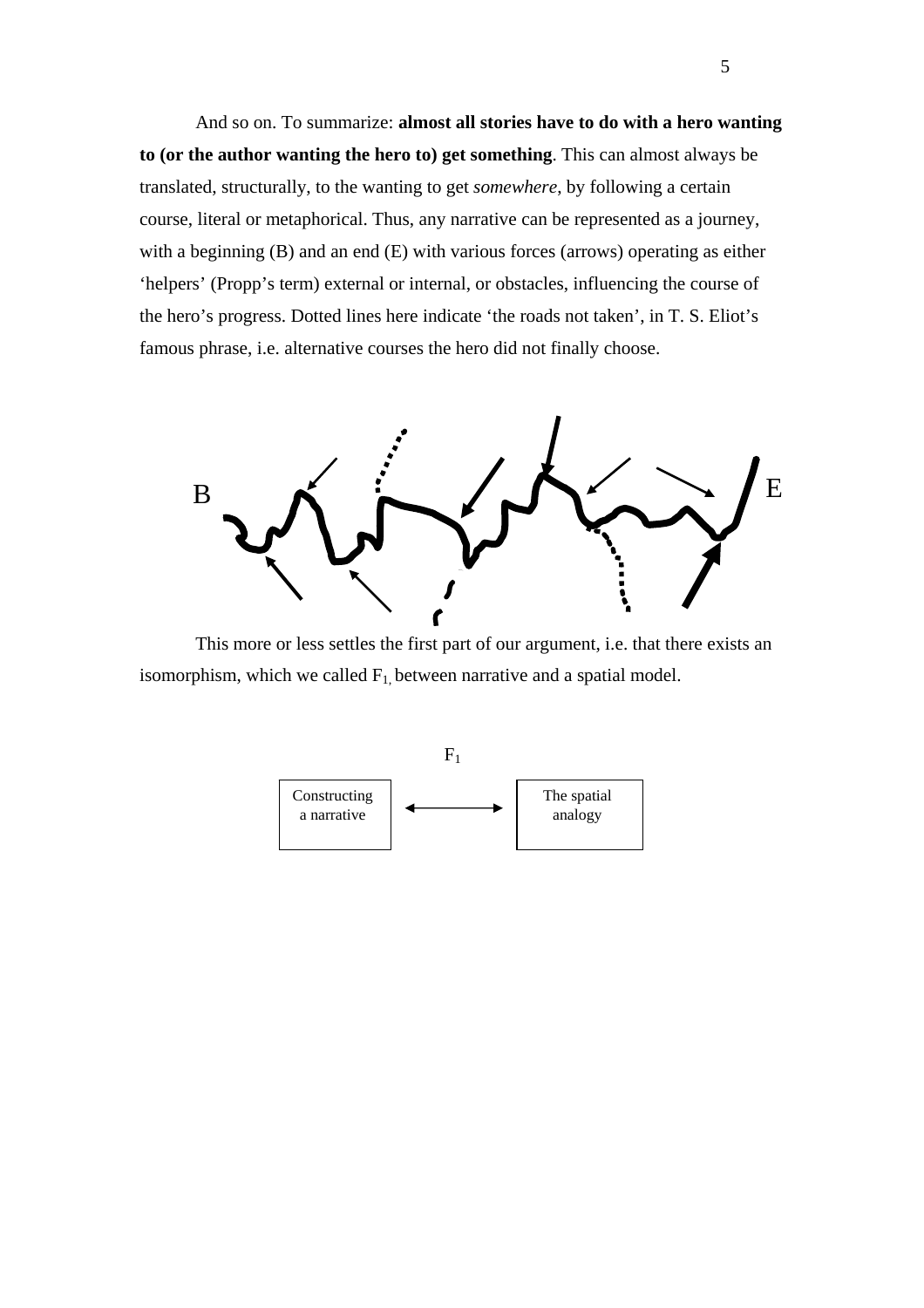#### *3. The underlying spatial metaphor of mathematical proof*

I first hit upon the idea of the spatial analogy also underlying mathematical proof when reading in the *Homilies on the Hexaemeron* of the fourth century Christian theologian Saint Basil, his wonderful insight that the dog (yes, the *dog*) can be credited with the invention of the mathematical method of *reductio ad absurdum*.



You see, when a dog searches for the desired object (bone) he will begin to sniff a likely trail and if disappointed will retrace his steps somewhat and start off in a new direction. Obviously, this brought to Saint Basil's mind the method of someone like Euclid, when saying: 'let us assume that the primes are finite, and see what happens'. (As is well known, Euclid then follows the consequences of this hypothesis and since it brings him to a contradiction applies the principle of the excluded middle to conclude, in more modern terminology, that if 'not P is false, then P must be true'; or, in our example, that since the primes cannot be finite, they must be infinite.) But this too can be expressed with a simple algorithm, which is really spatial: 'at a crossroads, forking into roads A and B of which one leads to a cul-de-sac and the other to the treasure, first take A. If it leads to a cul-de-sac, then retrace your steps, take B and be led to the treasure with certainty.'

Here, we must make the crucial distinction between the proof of a mathematical theorem as it is experienced by a student/reader studying an already discovered, published result, and as it is was originally established by the mathematician(-s) who discovered it. It is this second viewpoint that is more interesting, although of course a published proof may contain, in an often indirect sense, part of the intellectual adventure of its completion. The process of proof can be very simple (again, see Euclid's proof of the infinity of primes) but it can also be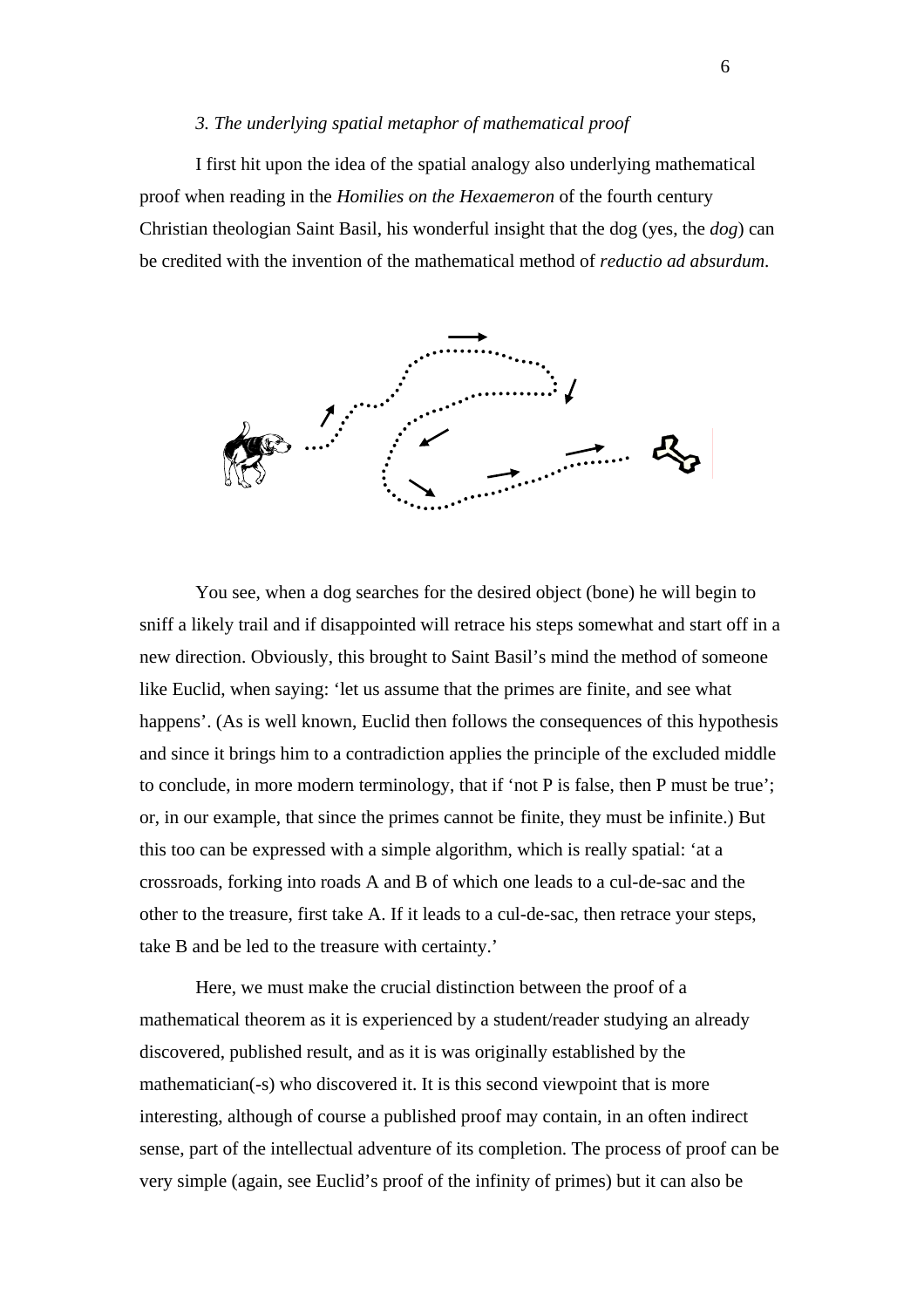long, arduous, complicated and multi-faceted. A good example of this is Andrew Wiles famous proof of Fermat's Last Theorem, which was the culmination of a very long process lasting a few decades (or centuries, if you want to go back to Galois and the origins of modern algebra) and was successively created (although with no clear end in sight, for a long while) by a number of mathematicians, among them Taniyama, Shimura, Weil, Frey, Ribet, and a few more with Wiles providing the final integrative thrust that brought the various threads together.

Like a narrative, such a process of gradual discovery, whether long or short, complex or simple, can be mapped, i.e. it can be given a spatial form. In fact, more or less everything we said comparing the narrative to the spatial model holds also true of the process of mathematical proof.

Let us investigate this point: a mathematician starts out wanting to prove a proposition, which is really the end of his *destination*. (Of course, he may also start out, like a hero in some modernist fiction, merely by fooling around with ideas, with no destination, just a general sense of ennui leading to curiosity, leading to questions).

Here are some examples:

| THE HERO               | <b>THE GOAL</b>                                        |
|------------------------|--------------------------------------------------------|
| Euclid                 | The primes are infinite.                               |
| Newton/Leibniz         | How to find gradient of curves                         |
| <b>Evariste Galois</b> | The solution of 5th degree equations                   |
| Henri Poincaré         | The Three Body Problem                                 |
| Atle Selberg           | Elementary proof of the Prime Number Theorem           |
| <b>Stephen Smale</b>   | The higher-dimensional Poincaré Conjecture             |
| <b>Andrew Wiles</b>    | $xn + yn = zn$ admits no integer solutions for $n > 2$ |

Most aspects of the process of proof will admit a spatial correlative:

- The mathematician moves forward (often backwards, on sideways) in logical space, searching this way and that.
- The mathematician may take advantage of road maps, of greater (already proven results) or lesser (conjectures) accuracy.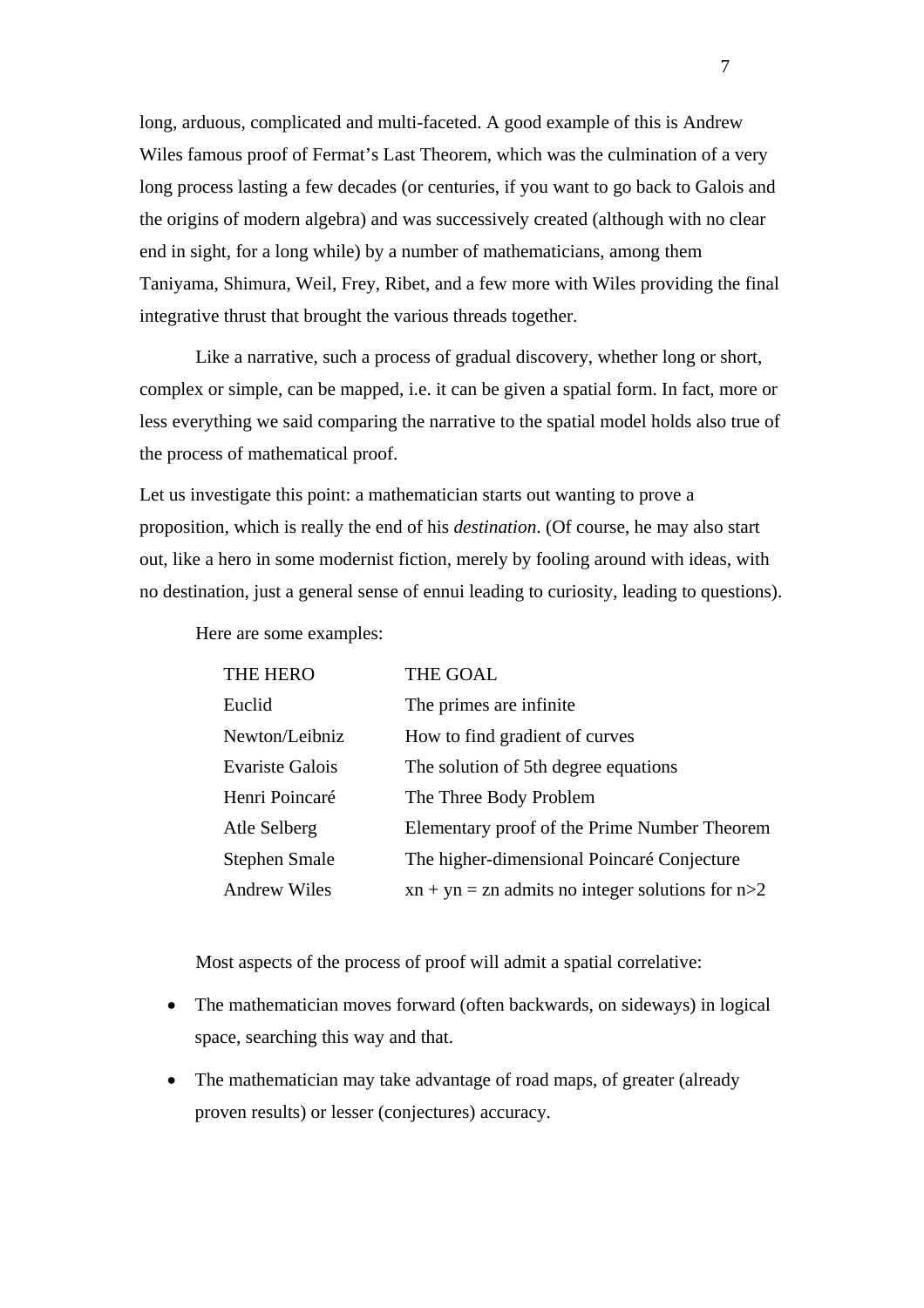• The mathematician will face challenges, disappointments, will win some fights (intermediate results) and lose some (cul-de-sacs), may often change direction, will be assisted by 'magical assistants' (mentors, colleagues, the accumulated knowledge of the past), may employ powerful talismans or weapons (new methods) and will finally (in a 'happy end' scenario) reach his destination – i.e. prove the desired theorem. All these have their analogues in logical space, which we can envision as a decision-studded magical, metaphorical forest.

Of course, the happy ending is not obligatory. The mathematician may not reach his goal, or find it not at all similar to his expectations (Nagata working on Hilbert's Fourteenth Problem only to finally prove it false), or, again like some modernist hero, may think that he has arrived, while he really hasn't – like Fermat thinking he had proved his theorem when (we think now) he hadn't.

In fact, the possible outcomes of his spatial progress into the forest (maze, labyrinth, whatever) may end in some of the various ways that we thought were reserved for fiction. Thus, for example – and I am here taking similar options to those presented earlier (for 'mathematician', read 'hero'):

- 1. The goal is reached and this fulfills the mathematician's need (e.g. Euclid and the infinity of primes.)
- 2. The goal is reached but the mathematician and/or others are disappointed with it (e.g., or the proof of the famous Four Color Theorem, which was so cumbersome that some do not accept is a proof.)
- 3. The goal is reached but then the mathematician realizes a new goal lies ahead and thus embarks on a new journey (the proof of a theorem points to a much more important result).
- 4. The goal is not reached but this only makes the mathematician realize the importance of the journey over the goal (while trying to study the distribution of primes, Riemann invents his zeta function.)
- 5. The goal is only partially reached and the mathematician realizes and accepts this (proofs that don't manage the full result but a weaker version of it, e.g. Jing-Run Chen's proof that every even number is the sum of a prime and an almost prime – a weaker version of Goldbach's Conjecture).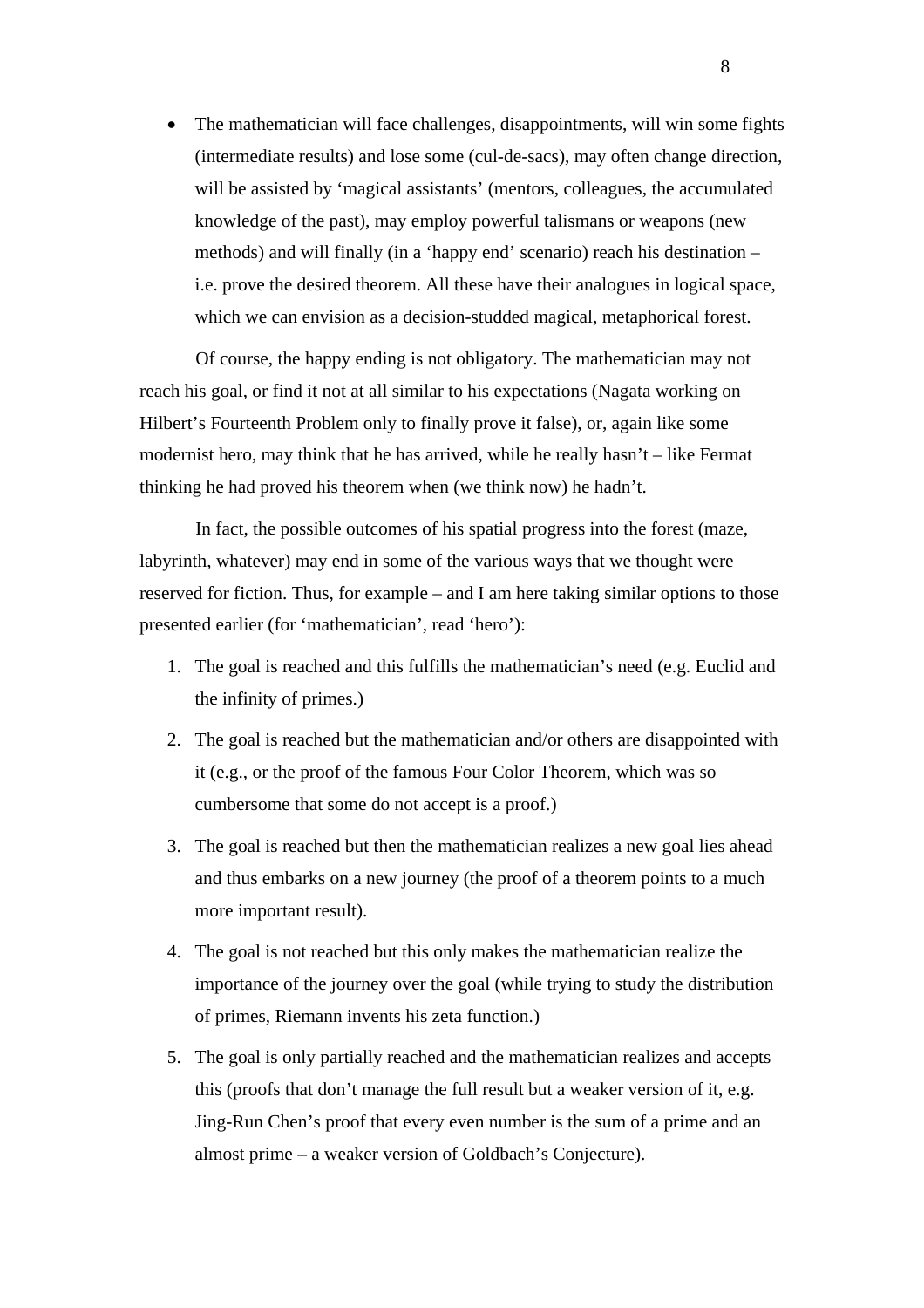- 6. The goal is not reached but that's alright, because the mathematician has reached a new insight (Galois failing to find a formula to solve the quintic equation, but discovering group theory and a lot more on the way).
- 7. The goal is only partially reached, the mathematician realizes and does not accept this. (Alas, countless examples.)
- 8. The goal is not reached, and this makes the hero sad. (The same.)

These arguments seem to take care of the second part of our proof (oh, call it 'argument', if 'proof' sounds too strong), demonstrating the isomorphism:



# *4. Conclusion*

We now seem to have come to the desired point, completing our argument with the isomorphism F, between narratives and proofs, by virtue of the transitive quality ( $F_1 \& F_2$  implies F):



I suspect that this analogy (isomorphism) does not seem too interesting to a mathematician or, not to be unfair to the more poetically inclined, it doesn't seem *useful*. Knowing that proving a theorem may look somewhat like the unfolding of a story is perhaps no help to a mathematician in proving new theorems – and, like it all not, this is the prime criterion of usefulness to mathematicians. But the analogy may be more useful to people dealing with narratives. Although it will not answer